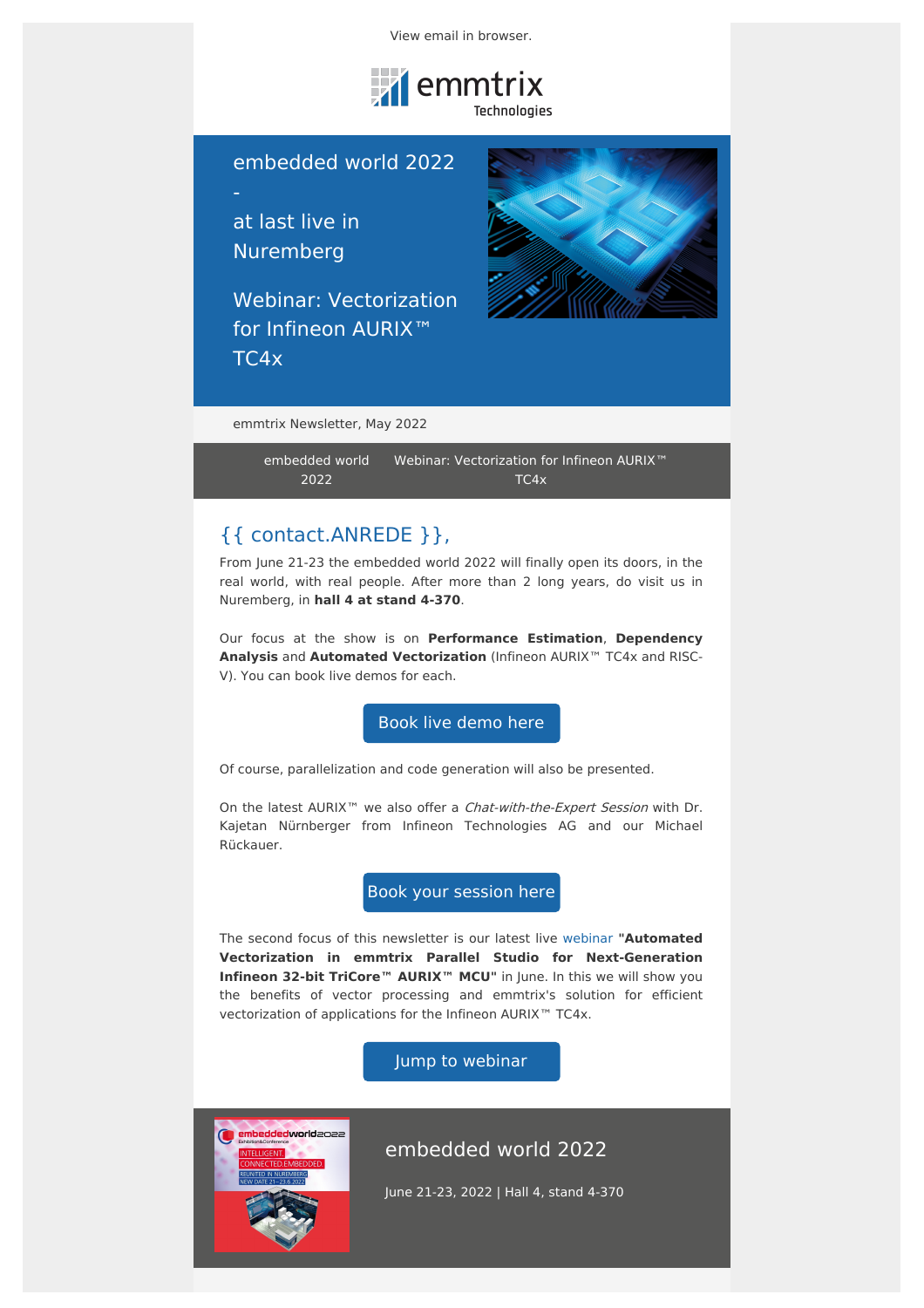Rainer Heim, Oliver Oey and Michael Rückauer are looking forward to welcoming you in June in Nuremberg in **hall 4 at our stand 4-370** to present our latest solutions:

## Early Performance Estimation

### **Automated Analysis and Documentation of Timing Behaviour of Code**

Static performance estimation of source code allows the analysis of source code regarding the expected duration on various embedded platforms. This can be done very early in the development flow and without the necessity of the actual platform or any simulator to detect potential timing issues before they even occur. Continue this monitoring of your timing budgets further along the project development and refine the accuracy of the estimation with additional information from compiler optimizations, simulators or hardware-in-the-loop.

In-tool-visualization and configurable reports help you spot high-runners and monitor the impact of changes in the code.

## Dependency Analysis

#### **Automatic Detection of Data Dependencies**

Through static source code analysis, all dependencies between input and output signals of systems and individual modules can be analyzed. This allows verification of system specifications, provides additional checks (unwanted connections in the code) and facilitates certification and recertification via reports.

Apart from the basic data dependencies, our solution also considers indirect data dependencies where a control dependency (e.g. a condition) affects the value of a variable and delayed dependencies (the value depends on variables from previous iterations).

## Automated Vectorization

#### **Code Generation and Optimization for Vector Processors**

With upcoming embedded processors featuring vector accelerator units, data-intensive computations can be performed efficiently. Key to a successful adoption of this technology is the programming and optimization of the code for such vector accelerators. Our tools automate this process and provide vectorized C code either for a generic library-based implementation or for specific target architectures like Infineon AURIX™ TC4x or RISC-V vector extension.

> Book a [meeting](https://calendly.com/emmtrix-rainer_heim) or a demo

Get your free [ticket](https://www.embedded-world.de/en/participants/tickets)

Code: **ew22466567**



Free Live Webinar Vectorization for Infineon AURIX™ TC4x

June 02 & June 30, 2022 | 10 am (CEST)

The vector units included in the upcoming generation of microcontrollers promise to speed up the execution of data-parallel applications based on linear algebra by factors greater than 10. In our new webinar, we will show the benefits of vector processing and emmtrix's solution to efficiently vectorize applications for Infineon 32-bit TriCore™ AURIX™ TC4x MCUs.